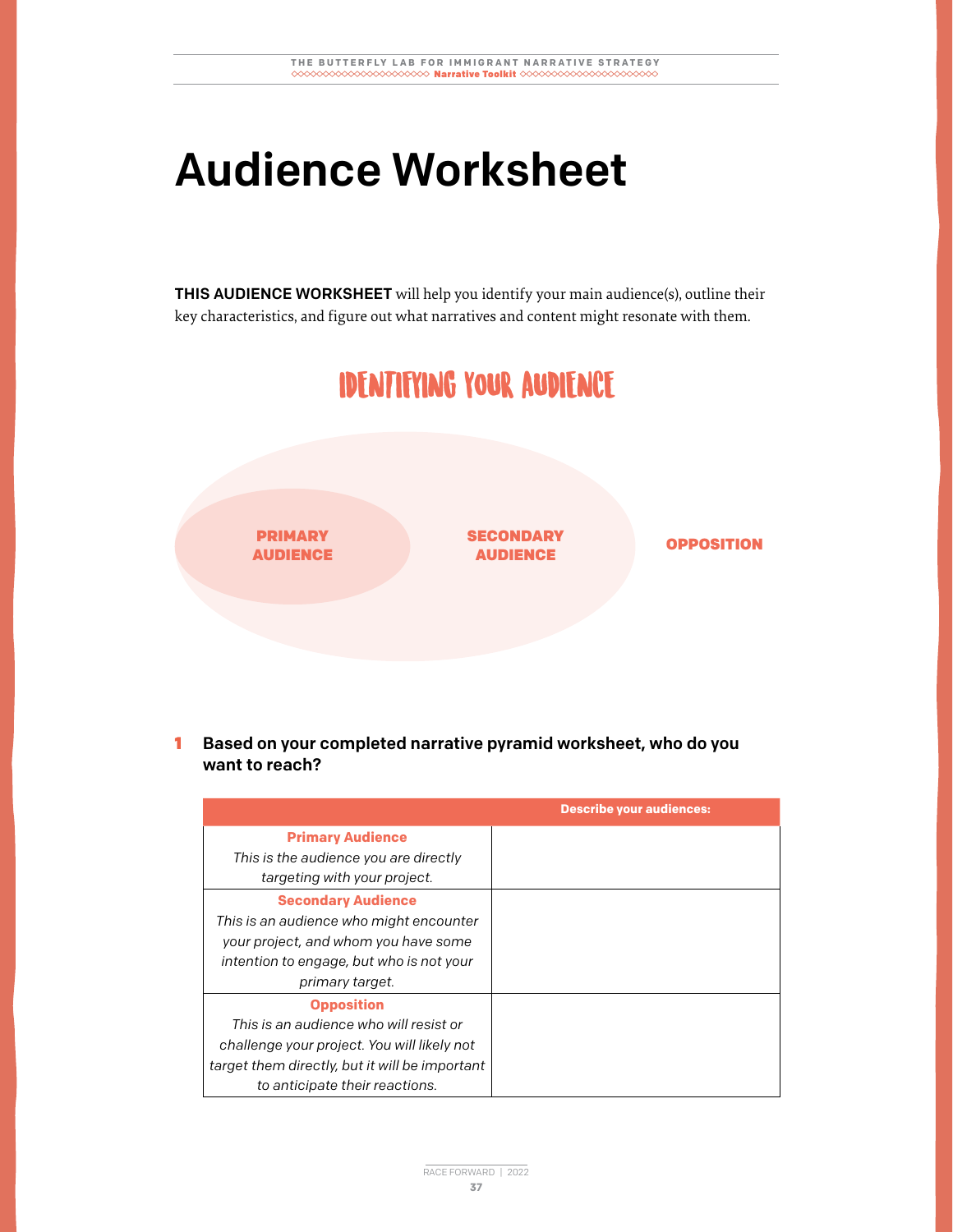2 Why focus on this particular primary and secondary audience? What are the strategic benefits of reaching these audiences?

## **3** What do your audiences care about?

|                                     | <b>CORE VALUES</b> | <b>WHAT MOTIVATES</b><br><b>THEM</b> | <b>WHO OR WHAT</b><br><b>INFLUENCES THEM?</b> |
|-------------------------------------|--------------------|--------------------------------------|-----------------------------------------------|
| <b>Primary Audience</b>             |                    |                                      |                                               |
| <b>Secondary</b><br><b>Audience</b> |                    |                                      |                                               |
| <b>Opposition</b>                   |                    |                                      |                                               |

## 4 Where are they? Where will you reach them?

|                                     | Where do they spend<br>time? (be specific<br>about their places of<br>engagement) | What do they do<br>for fun/learning/<br>improvement/<br>spiritual<br>experiences? | What media/art/<br>culture/influencers<br>do they engage? |
|-------------------------------------|-----------------------------------------------------------------------------------|-----------------------------------------------------------------------------------|-----------------------------------------------------------|
| <b>Primary Audience</b>             |                                                                                   |                                                                                   |                                                           |
| <b>Secondary</b><br><b>Audience</b> |                                                                                   |                                                                                   |                                                           |